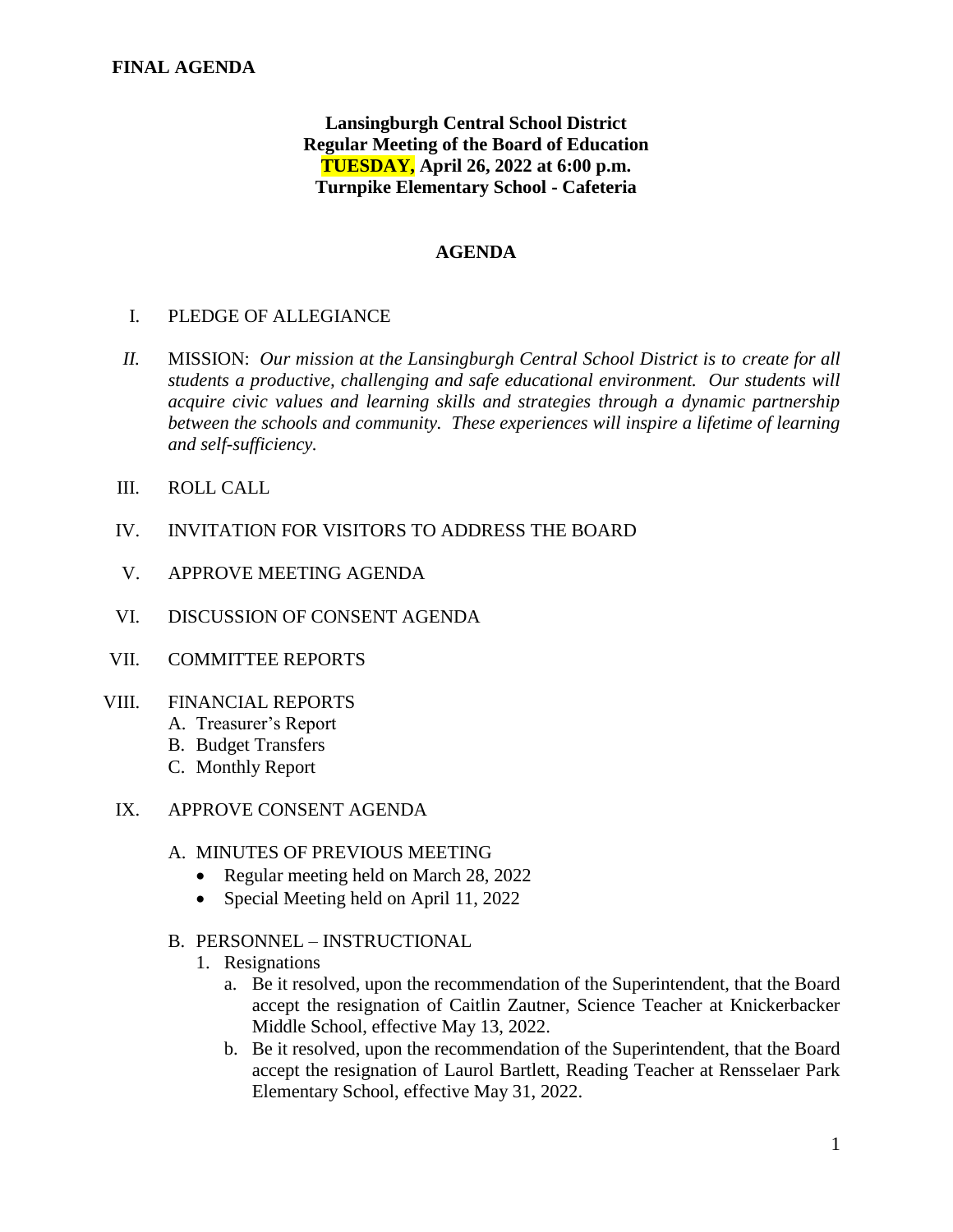- c. Be it resolved, upon the recommendation of the Superintendent, that the Board accept the resignation of Kaila Lampmon, School Nurse at Turnpike Elementary School, effective March 31, 2022.
- d. Be it resolved, upon the recommendation of the Superintendent, that the Board accept the resignation of Jeffrey Meissner, Teaching Assistant at Knickerbacker Middle School, effective May 13, 2022.
- e. Be it resolved, upon the recommendation of the Superintendent, that the Board accept the resignation of Amie Maguire, School Counselor at Knickerbacker Middle School, effective June 25, 2022.
- 2. Appointments
	- a. Be it resolved, upon the recommendation of the Superintendent, that the Board appoint Kristy Jarosz to a probationary position at Knickerbacker Middle School in the tenure area of Science, pending clearance by the New York State and the Federal Government per the Project SAVE Law, with compensation as set forth below:

|                                                   | Commencement of Service – April 11, 2022                |  |
|---------------------------------------------------|---------------------------------------------------------|--|
|                                                   | Expiration of Probationary Appointment – April 10, 2026 |  |
| Certification Status - Biology 7-12, Professional |                                                         |  |
|                                                   | Earth Science 7-12, Professional                        |  |
| Salary - Step 16                                  | \$57,598                                                |  |
| <b>Masters</b>                                    | 450                                                     |  |
| Grad Credits $-30$                                | 1,250                                                   |  |
|                                                   | \$59,298                                                |  |

b. Be it resolved, upon the recommendation of the Superintendent, that the Board appoint Dawn Hamel as LPN at Turnpike Elementary School, pending clearance by the New York State and the Federal Government per the Project SAVE Law, with compensation as set forth below:

Commencement of Service: April 25, 2022 NYS Licensure Status: Licensed Practical Nurse Salary: Step 8 - \$28.94 per hour

c. Be it resolved, upon the recommendation of the Superintendent, that the Board appoint Jennifer Gardy as long-term substitute teacher at Knickerbacker Middle School, pending clearance by the New York State and the Federal Government per the Project SAVE Law, with compensation and terms as set forth below:

Commencement of Service: May 9, 2022 End of Service: June 24, 2022 Salary:  $1/200<sup>th</sup>$  of Step 1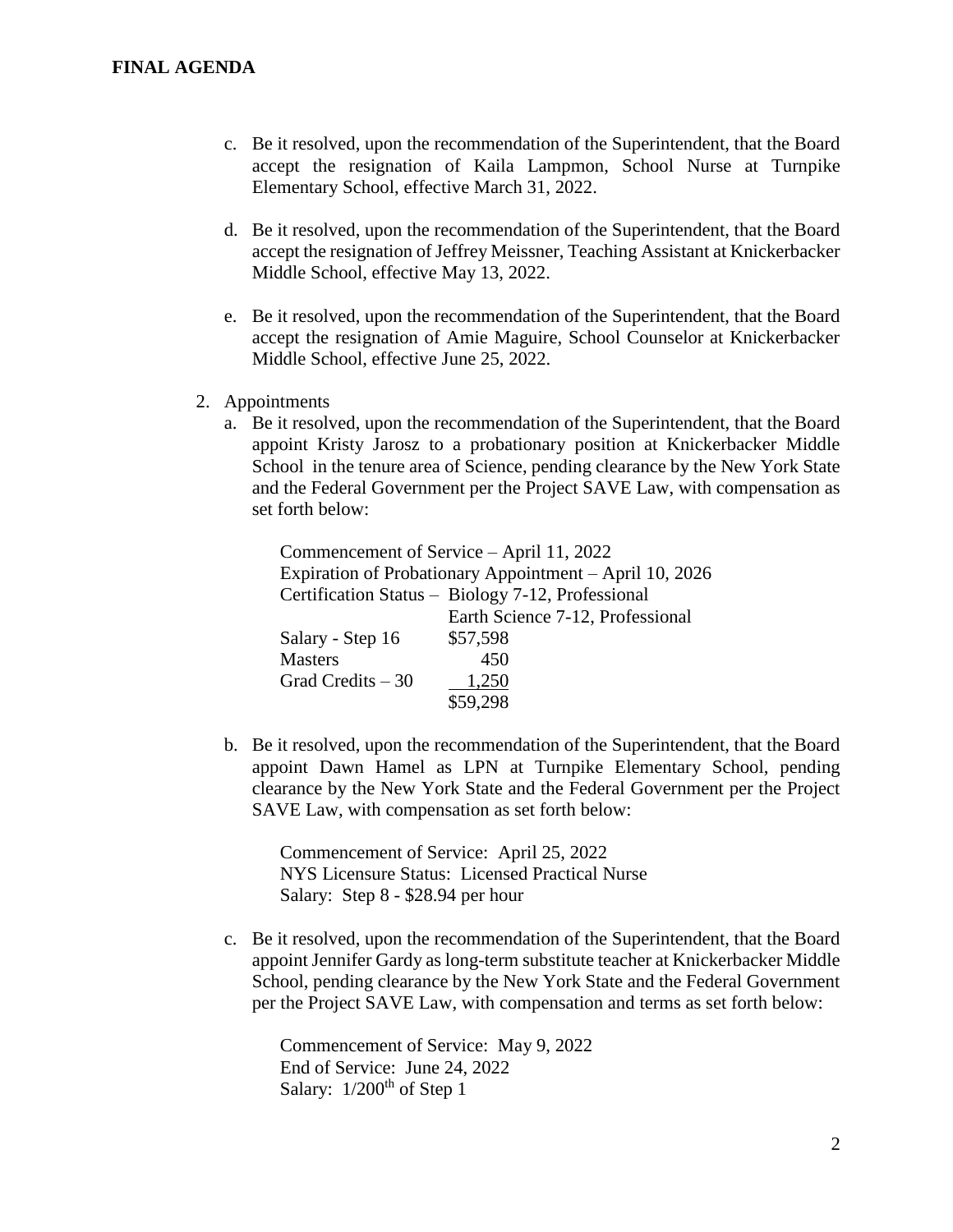### **FINAL AGENDA**

- d. Be it resolved, upon the recommendation of the Superintendent, that the Board appoint Jon Pravel as KMS/LHS Strength and Conditioning Club Co-Advisor beginning April 1, 2022 through June 24, 2022 at the hourly rate of \$25.00 (two hours per day / 3 days per week) funded through ARP – Afterschool Enrichment Program.
- e. Be it resolved, upon the recommendation of the Superintendent, that the Board appoint Jeff Pasinella as KMS/LHS Strength and Conditioning Club Co-Advisor beginning April 1, 2022 through June 24, 2022 at the hourly rate of \$25.00 (two hours per day / 3 days per week) funded through ARP – Afterschool Enrichment Program.
- 3. Other
	- a. Be it resolved, upon the recommendation of the Superintendent, that the Board approve an Employee Separation Agreement for employee #1806, dated April 14, 2022.

### C. PERSONNEL – NON-INSTRUCTIONAL

- 1. Appointments
	- a. Be it resolved, upon the recommendation of the Superintendent, that the Board appoint Matthew Hickling as Nurse Practitioner effective July 1, 2022, with benefits in accordance with the Management Confidential Employees Agreement, pending clearance by the New York State and the Federal Government per the Project SAVE Law with salary as set forth below:

22-23 Salary: \$95,000 Terms: 10-Months plus 20 Summer Days

X. ACTION ITEMS

#### A. Donations

1. Accept Donations

Recommendation:

Be it resolved, upon the recommendation of the Superintendent, that the Board accept the following donations:

| From           | Amount | Purpose                     |
|----------------|--------|-----------------------------|
| Warren Lansing | \$100  | Douglas DiNuzzo Scholarship |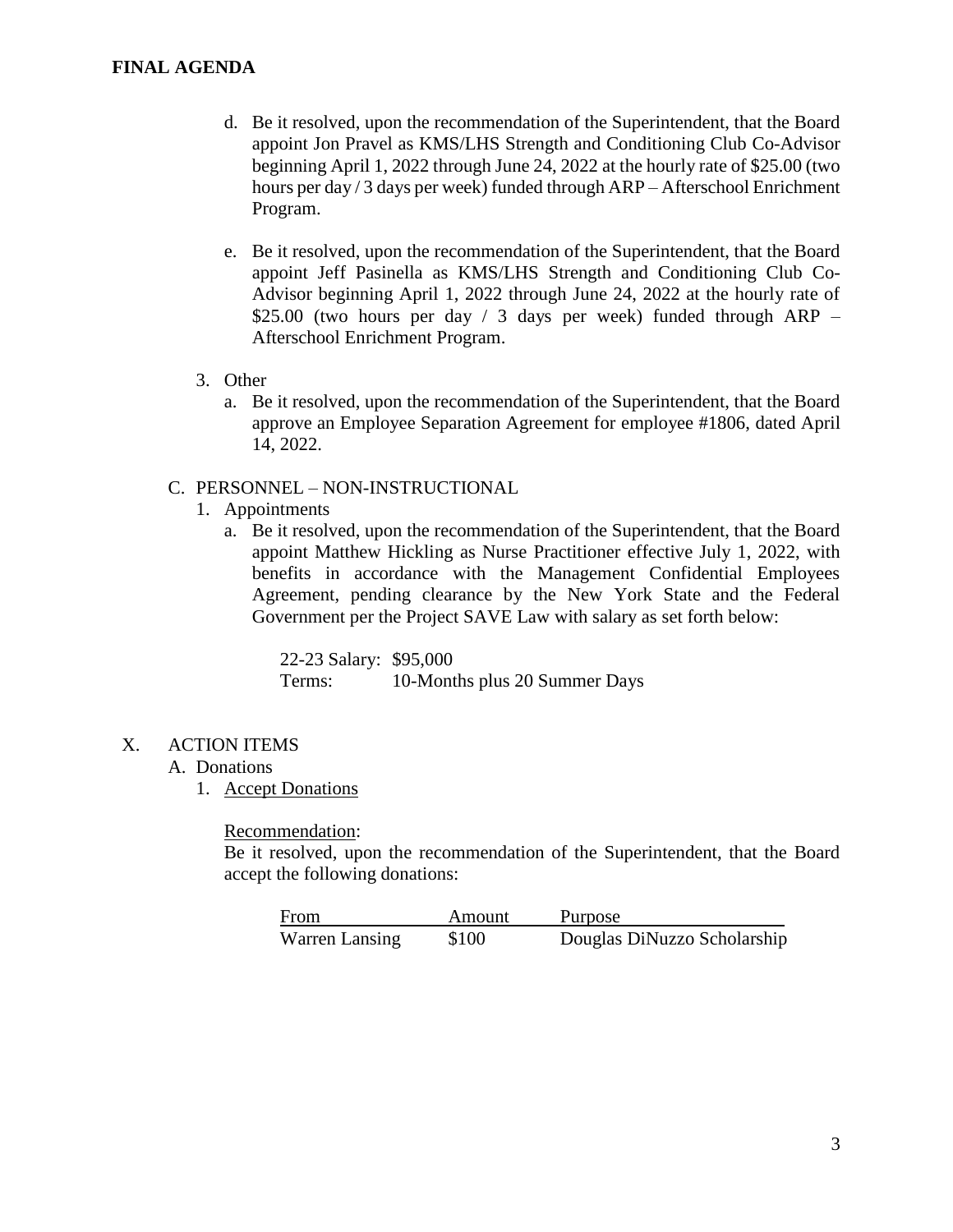## **FINAL AGENDA**

- B. Other
	- 1. Approve Rensselaer County Summer Youth Employment Program

### Recommendation:

Be it resolved, upon the recommendation of the Superintendent, that the Board approve the Rensselaer County Summer Youth Employment Program for Lansingburgh Central School District for July and August 2022. The youth will be paid by the Rensselaer County Department of Employment and Training. The youth are employees of Rensselaer County and are covered by Rensselaer County's insurance and liability.

2. Authorize Surplus Disposal

### Recommendation:

Be it resolved, upon the recommendation of the Superintendent, that the Board authorize the Purchasing Agent to surplus and dispose of the following equipment:

- Troy Built Snow Blower-LHS
- Troy Built Snow Blower KMS
- Floor Machine-LHS
- Old Baseball Fence LHS
- 3. Authorize Surplus Disposal

### Recommendation:

Be it resolved, upon the recommendation of the Superintendent, that the Board authorizes the Purchasing Agent to dispose of the following 6 broken cubbies:

- Tag #100616 Rensselaer Park
- Tag# 000613 Rensselaer Park
- Tag# 000630 Rensselaer Park
- Tag# 000614 Rensselaer Park
- Tag# 000654 Rensselaer Park
- Tag# 000653 Rensselaer Park

# 4. Cast Vote for BOCES Board Member

### Recommendation:

Be it resolved, that the Board of Education cast its vote for the election of Mr. Edmund Brooks, Columbia County, NY (District of Residence: Ichabod Crane Central School District), as a member of the Board of Cooperative Educational Services, Rensselaer-Columbia-Greene Counties.